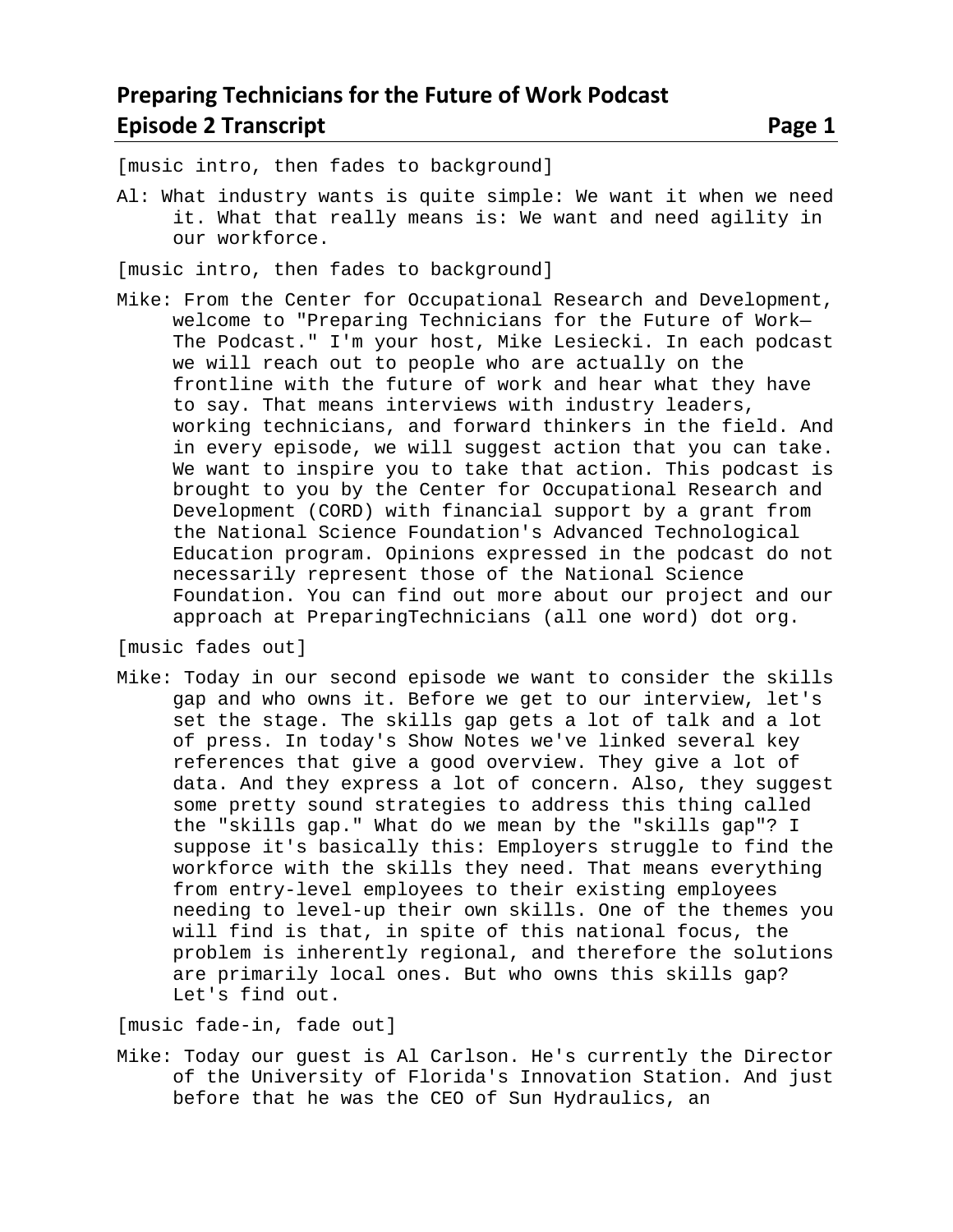#### **Preparing Technicians for the Future of Work Podcast Episode 2 Transcript 2 Page 2 2 Page 2 Page 2 Page 2 Page 2 Page 2 Page 2 Page 2 Page 2 Page 2 Page 2 Page 2 Page 2 Page 2 Page 2 Page 2 Page 2 Page 2 Page 2 Page 2 Page 2 Page 2 Page 2 Page 2 Page 2 Page 2 Page 2 Page 2**

international company that focuses on electro-hydraulic systems. Hello, Al. Welcome to the podcast.

Al: Hello, Mike.

- Mike: Thanks very much for joining us today. Tell us very briefly what you're doing now at University of Florida. And then I might ask you to talk a little bit about Sun.
- Al: Sure. The initiative that I'm working on is now about two and a half years old, started in March of '16, about the time I retired from Sun Hydraulics. And I was working for the prior two years, working with University of Florida, on increasing the bandwidth of STEM students and engineering pipeline. Not only at the University of Florida, but just in general for the region.
- Mike: Interesting. I like that term, "increasing the bandwidth." I know you have an engineering background, so that just sort of resonated there. What about your time as CEO at Sun? You were there... When did you take that position? Must have been the early 2000s, right?
- Al: Yeah, I joined Sun in mid '96 as a senior marketing guy. And back in that time frame Sun was growing very rapidly, and the constraint for continued growth really had little to do with marketing. So, I spent most of my time as a senior marketing guy working in operations to improve and eliminate constraints that we had to grow. At the time we were about a \$50 million privately held company. About a year later, after I joined the company, we went public. And then about two years later, I became the CEO. So, my reign started on January 1 of 2000.
- Mike: Right up through '16, right?
- Al: Yes, right up through '16. I retired in March 31st of '16. As I like to say, my "born-on date" expired.
- Mike: I see. [laughing] You know, I want you to think back to your time at Sun. I know it's several thousand employees, is that right, worldwide?
- Al: Yeah, today it's about that many because there's been some acquisition growth that's added employees. But we really worked hard at avoiding additional hires. Employment was not, and it shouldn't be, the goal of a successful company. It's "how to do more with less." And that is a requirement, a way to think, that starts at the top and goes throughout the organization. So, a lot of companies think about that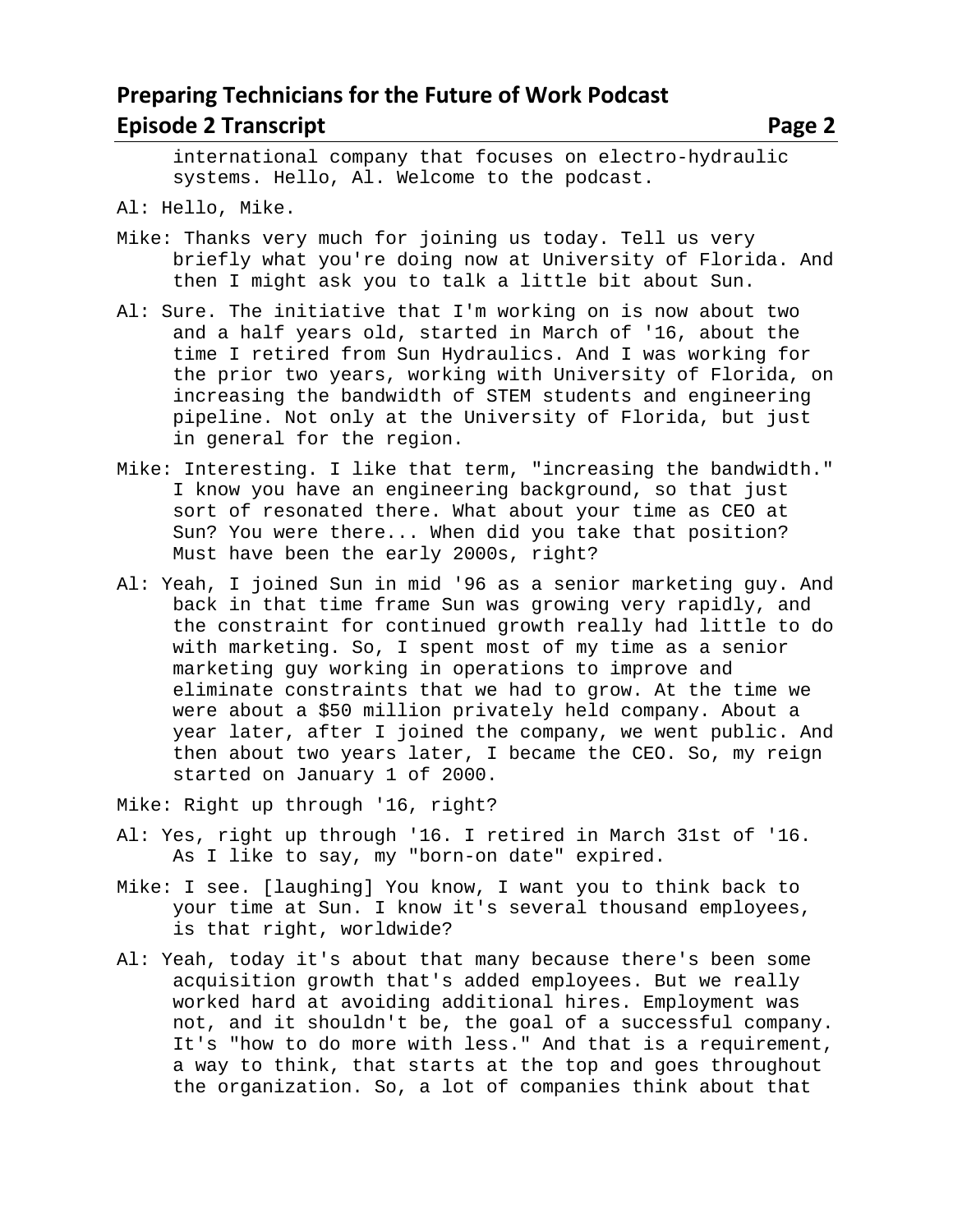### **Preparing Technicians for the Future of Work Podcast Episode 2 Transcript 2 Page 3 2 Page 3 2 Page 3 2 Page 3 Page 3 Page 3 Page 3 Page 3 Page 3 Page 3 Page 3 Page 3 Page 3 Page 3 Page 3 Page 3 Page 3 Page 3 Page 3 Page 3 Page 3 Page 3 Page 3 Page 3 Page 3 Page 3 Page 3 Pag**

on the shop floor: doing more with less. We dealt with that throughout the whole company.

- Mike: You know, thinking back to those days at Sun, although, of course as you said, you'd like to do more with less, you still need those skilled technical workforce to make things happen. What were some of the challenges that you saw with finding and retaining that workforce? Not only then, but as you think forward into the future, what challenges will industry be facing?
- Al: Yeah, I think this leads into the discussion about a term that everybody hears: the "skills gap." And so, what I would say to that is that, first of all, the workforce you have is what you need to grow. And it may not be exactly what you want. It may not be perfect. But you take what you've got, and you grow it. And you add to it. And so, you take your current workforce and expand the skills of that workforce. There's lots of ways to do it. But then you really work hard at recruiting and hiring. And generally speaking, we did not hire "skills." The "skills gap" term is commonly used. I believe it's a misnomer and way overused. When looking for new hires, rather than look at skills, I think you're much better off looking for attributes like problem-solving capability; curiosity; people who ask good questions; lifelong learners; ability to collaborate and work with others; communication skills; diversity, where the power of 1+1 equals more than 2. Skills, to me, are way down the list of important attributes. If you think you're going to hire somebody off the street that knows how to press every button, forget it. You're wasting your time. Focus on the attributes and the skills will come.
- Mike: Al, you mentioned the "skills gap." Who owns the skills gap? Is that educators? Is it industry? Who owns that gap?
- Al: Definitely the employers. And then, both existing employers and prospective new hires. And, when I say that, it's our education system as well, from K to gray. It's not K through 12. It's not the colleges. It's the whole spectrum of the education system. Why do I say employers, first? Well, it's a shared responsibility. Everybody has a part to play. But employers have the most to gain or lose. And they have the capacity to make a difference. We've all heard the old adage that employees are the most important asset. I think it's time for the employers to walk the talk.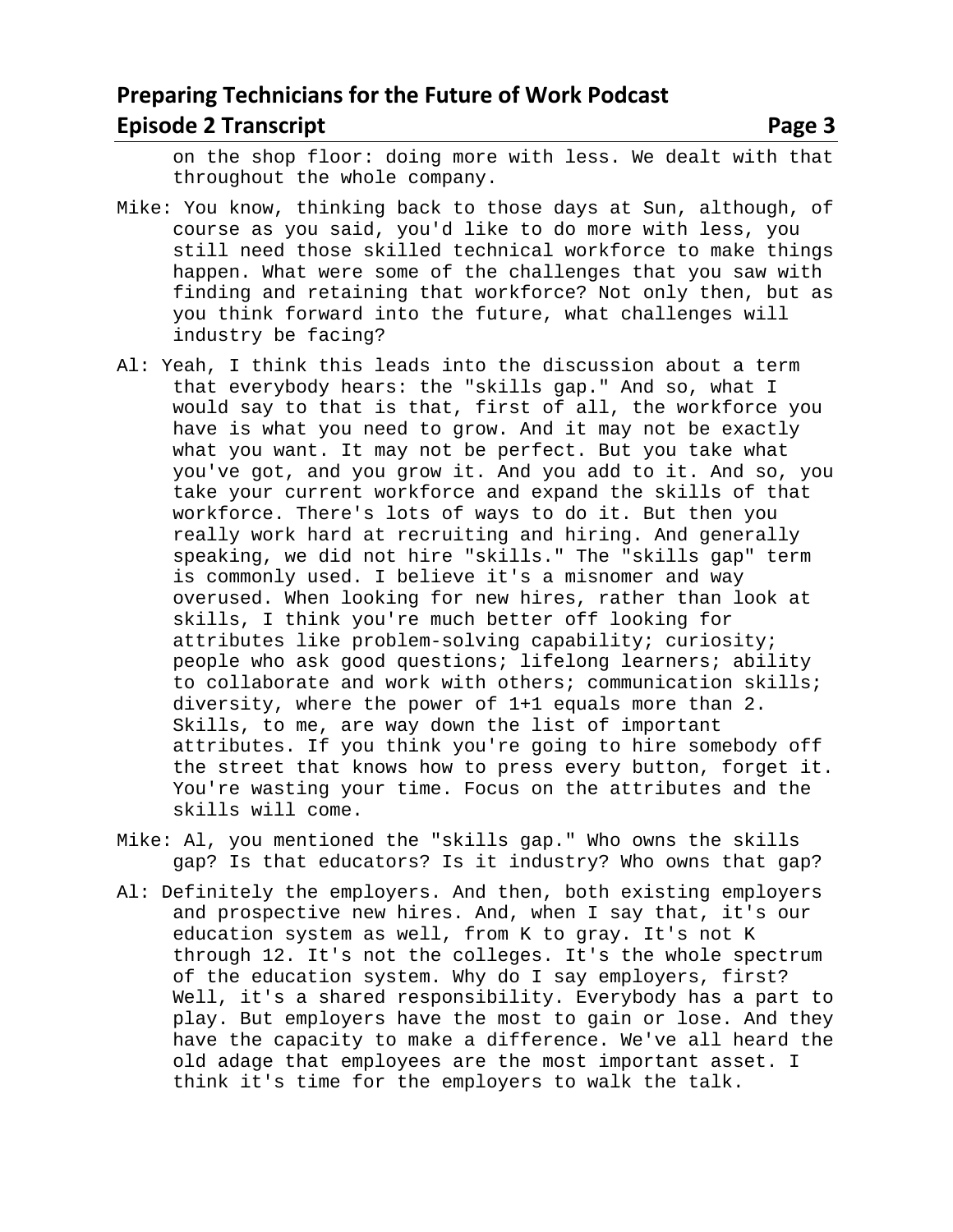## **Preparing Technicians for the Future of Work Podcast Episode 2 Transcript 2 and 2 and 2 and 2 and 2 and 2 and 2 and 2 and 2 and 2 and 2 and 2 and 2 and 2 and 2 and 2 and 2 and 2 and 2 and 2 and 2 and 2 and 2 and 2 and 2 and 2 and 2 and 2 and 2 and 2 and 2 and 2 and 2 and 2**

job training? How did you do it at Sun?

- Al: It was a rather novel approach. We very seldom hired somebody to do a specific task. The first six months with the company, you float throughout the company. And, in fact, I did that myself as an incoming senior marketing guy. I spent a lot of time throughout the company in various locations before I assumed my active duty, if you would. And we do that throughout the company. And as a result, you find that typically the employees gravitate to a place that they like, and that they're comfortable with. And if they're comfortable and like it, they will excel. They'll do well, as opposed to "I don't like my job, I don't like whom I'm working with." The chance of that being successful is not good.
- Mike: Hmm. That's an interesting approach. It's somewhat different, allowing the employee to essentially find their place in a company.
- Al: Yeah. And, you know, the existing employees play a big part in that. So, when we hire somebody in the organization, the decision on the hire was made, not by the HR group. The HR group are the ones that facilitated and did the administration. The decision on the hire and the interviewing process was done by peers throughout the whole organization. So, if you are a senior marketing person, the people who would make the decision is the marketing committee. If you're in the manufacturing, it would be them. If you're in finance, it would be them. So, that's the way you get buy-in, so that when the group hires their peer, they are vested in making that person successful.
- Mike: Interesting. What about on the education side? Do you have an expectation of your employees that they'll somehow continue along an educational path?
- Al: Yeah, we do. Lifelong learners are very important. You've heard me use the term "K to gray" education. So, we look for employees that are motivated to continue their education. And they may come into the company with a bachelor's or master's degree, but they're expected to continue to learn. They may come in with a high school degree. They're expected to learn. We've hired people that didn't have a high school degree, and have done very well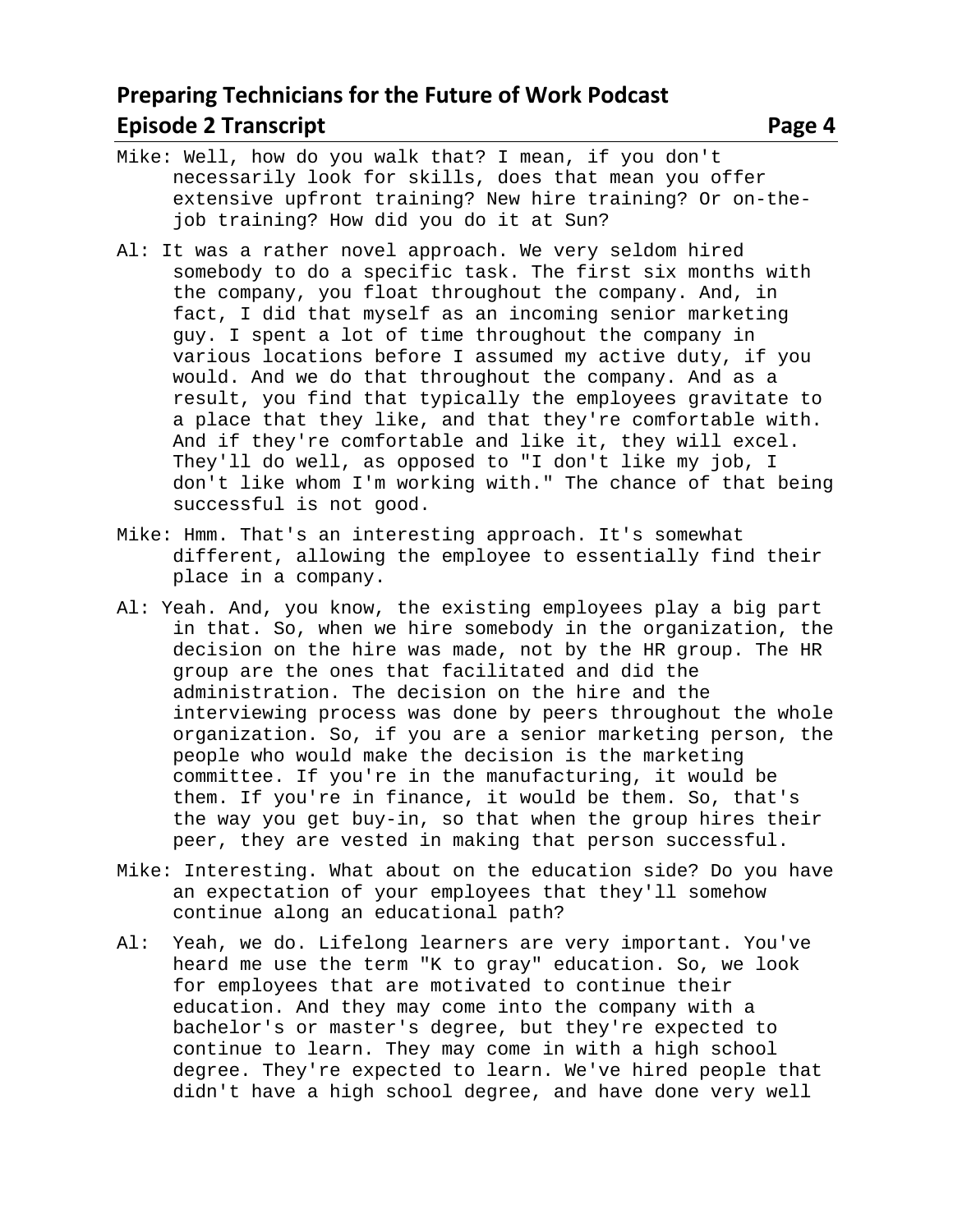because they had an attitude that it was important for them to continue to learn. We provided a tuition reimbursement, and we use things like MSSC and certification. We did a lot of in-house training as well. We promoted MBA programs and CEU short courses. And we expected the employees to map out their education initiatives and funded it with education tuition reimbursement. Education was their responsibility. You can't put a program, one-size-fits-all, for every employee in the company. They have to figure it out.

- Mike: That makes sense. I like this concept of having an employee map their education, and also you standing up and saying, we'll do a tuition reimbursement. That seems like a really good strategy. You know, these educators are trying to help prepare technicians for this skilled technical workforce. What does industry want from us? So, if you had to answer this question, what are you and your industry colleagues really want from us educators?
- Al: That's a very difficult, but simple, question. "We want it when we need it," is sort of the answer. And what that really means is: We want agility in our workforce. We want agility with the people that are coming in.
- Mike: So, agility, that's your key factor?
- Al: Well, yeah. It goes beyond the ability to have people coming in that have problem-solving capability, and are curious, and all the things that I elaborated on earlier. But which one is in first, second, third, fourth, fifth place depends upon the condition that we are operating in. And so therefore, you have to be able to shift gears. And the ability to move from first gear to third gear, or left field to right field, or to have utility infielders or whatever, moving the workforce around: agility is a key factor.
- Mike: So, what's your overall sense then, about looking at the future, and how things are changing?
- Al: Well, first of all, let me just say that the world is moving fast. I think we all know that. It's not possible to predict the future much beyond next week, perhaps not even this week. So, it's agility that is critical. For example, a decade ago we probably didn't even think about or even have on our radar screen Internet of Things. Artificial intelligence. Virtual reality. Artificial reality. Big data. 5G communication. Autonomous vehicles. These things were not even on the horizon. And today they're on the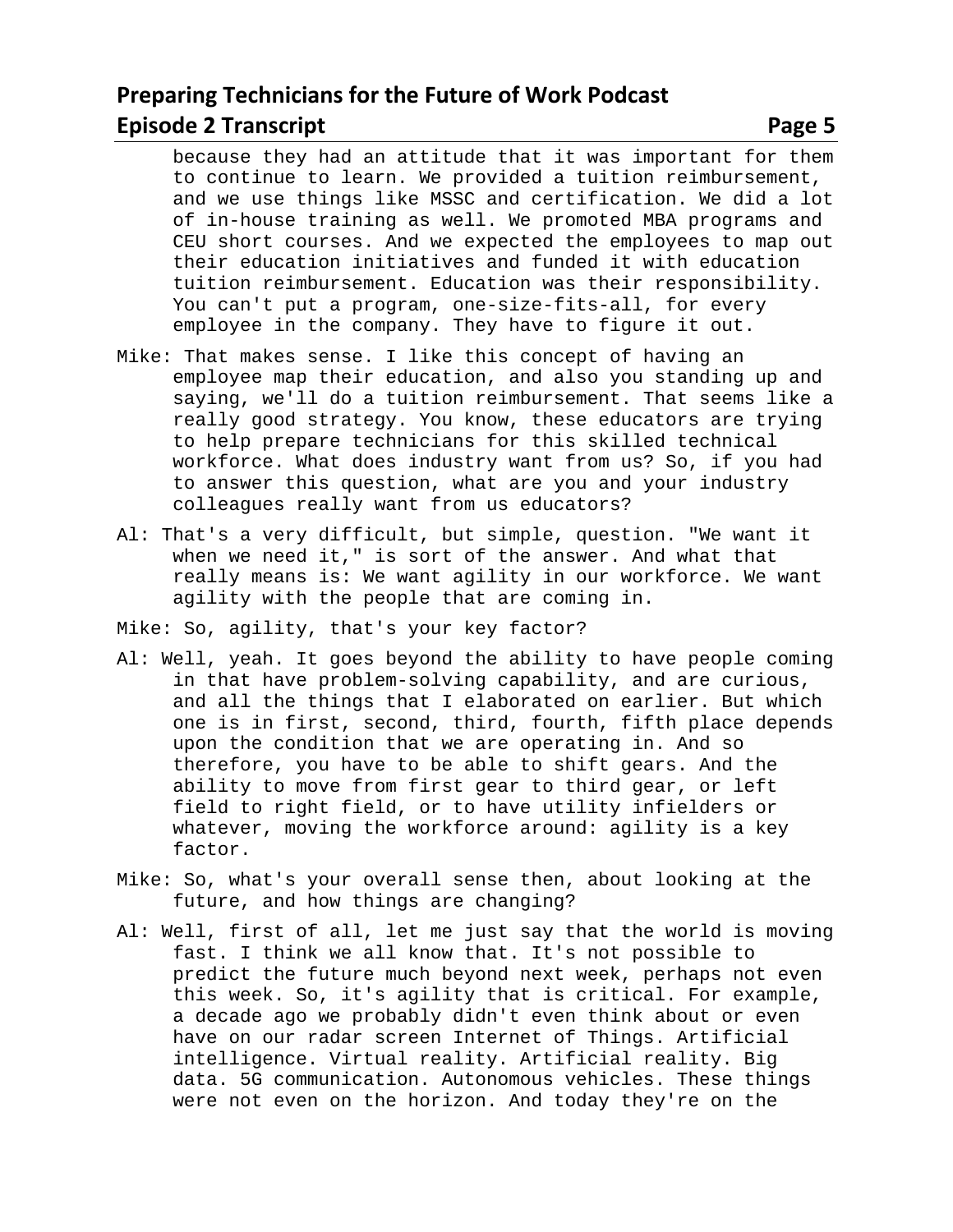forefront of technology! And many of them are on the factory floor! This is going to continue, but at a faster pace. So, in the next five years we'll be talking about technologies that are not even on our radar screen. Our education system needs to become much more agile. We'll be filling jobs in 2030. The number I heard was: somewhere around 80% of the jobs in 2030 weren't even thought of in 2019!

Mike: You know, that's a fascinating approach. I hope in this project, where we're thinking about preparing technicians for the future of work, that we can stress that "agility" as we help our educational colleagues work on their programs. I really appreciate your comments on that, Al. That's going to help take us forward.

[music in background fading in]

- Mike: I want to thank you again for joining the Future of Work podcast, and I look forward to talking with you again, Al.
- Al: No problem. It's exciting times. I look forward to the future. Take care.
- Mike: Thank you again. Goodbye.
- Al: Bye.
- Mike: You heard Al. He says industry owns the skills gap, and what they really want, what industry really wants is agility. Well, here's your "take-action item" for today. I'd like you to add the "skills gap" to the agenda of your next advisory board meeting. Now I'm speaking to educators, administrators, industry members, people that are working on the area of preparing the skilled technical workforce. Make sure it gets on the agenda. And you might want to provoke a little. And maybe make that agenda item say quote "the skills gap—who owns it question mark" unquote. That will get people talking!
- Mike: Our final thought comes from one of the references in the Show Notes. It comes from the National Association of Colleges and Employers. They say, "The potential corporate institutional partnerships hold the promise of resolving the relatively narrow and localized—but nevertheless harmful—skills gaps we currently face." So, in their point of view, and in ours also, the key is forming that strong, local, industry-education partnership. I think that makes sense. That's going to address the issue heads-on.